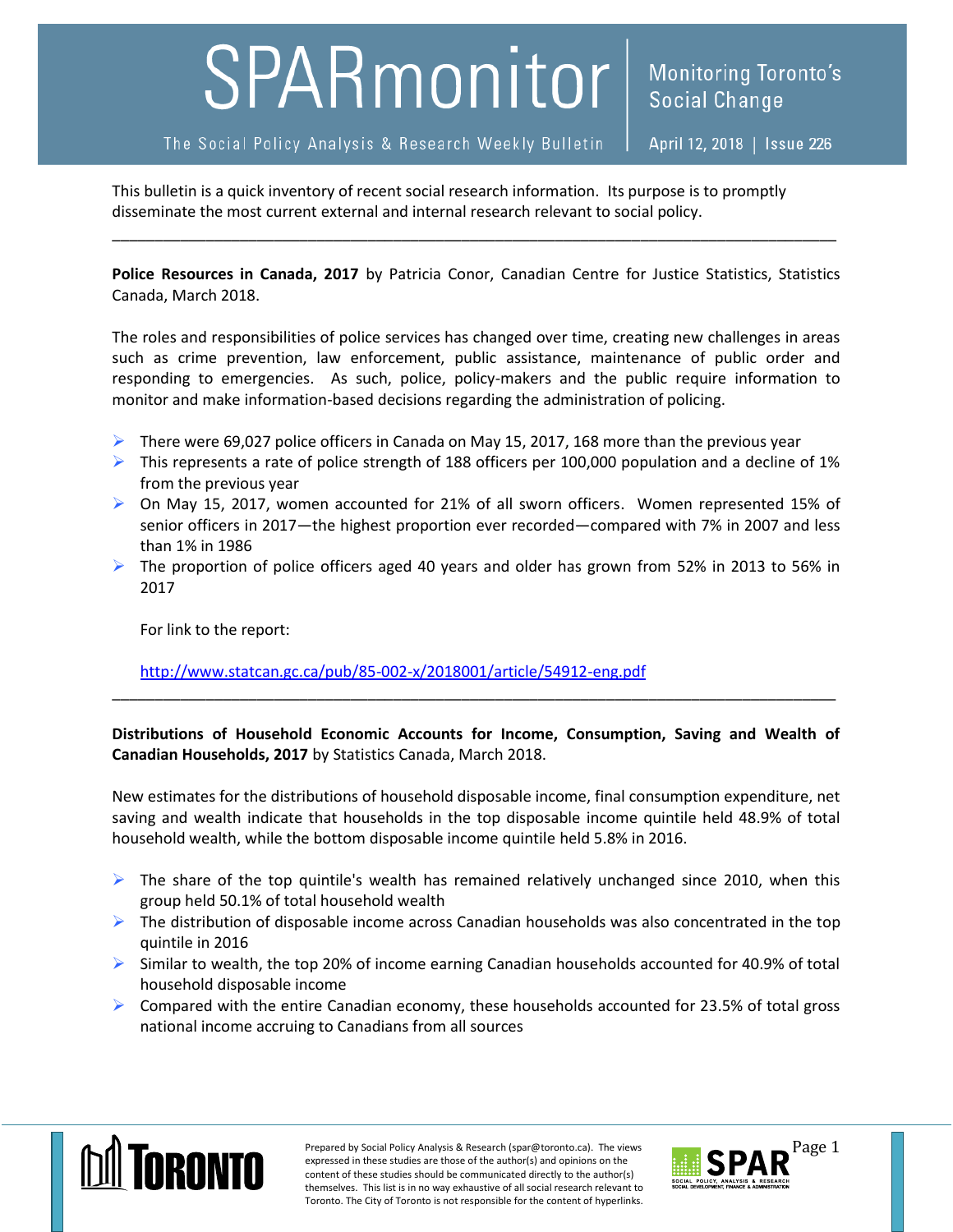For link to the report:

<http://www.statcan.gc.ca/daily-quotidien/171214/dq171214b-eng.pdf>

## **Ontario's Lost Decade: 2007–2016** by Ben Eisen and Milagros Palacios, Fraser Institute, March 2018.

\_\_\_\_\_\_\_\_\_\_\_\_\_\_\_\_\_\_\_\_\_\_\_\_\_\_\_\_\_\_\_\_\_\_\_\_\_\_\_\_\_\_\_\_\_\_\_\_\_\_\_\_\_\_\_\_\_\_\_\_\_\_\_\_\_\_\_\_\_\_\_\_\_\_\_\_\_\_\_\_\_\_\_\_\_

Ontario has historically been one of the most prosperous provinces in Confederation and an engine of national economic growth. Ontario's Gross Domestic Product (GDP) per person has historically been above the national average, and for decades following the Second World War, household incomes in Ontario were consistently 10 to 20 percent above the national average. Unfortunately, in recent years, Ontario's economic fortunes have taken a substantial turn for the worst.

- $\triangleright$  Between 2007 and 2016, Ontario was mired in a prolonged period of economic weakness and lost ground compared to the rest of the country
- $\triangleright$  Ontario underperformed the rest of the country in each of the metrics examined in this study, specifically, real economic growth per person, private sector job growth, progress in real median household incomes, or debt accumulated per capita
- $\triangleright$  Out of the 10 provinces, Ontario finishes near the bottom of the provincial pack (between 7th and 10th place) for each of the indicators examined
- $\triangleright$  Such a prolonged and severe period of economic weakness will have long-lasting implications for Ontario's prosperity

For link to the report:

<https://www.fraserinstitute.org/sites/default/files/ontarios-lost-decade-2007-2016.pdf>

**Portraits 2017 International Trade & Globalization** by Kiran Alwani, Giancarlo Acquaviva, Robert Wolfe & Andrew Parkin, Mowat Centre, March 2018.

\_\_\_\_\_\_\_\_\_\_\_\_\_\_\_\_\_\_\_\_\_\_\_\_\_\_\_\_\_\_\_\_\_\_\_\_\_\_\_\_\_\_\_\_\_\_\_\_\_\_\_\_\_\_\_\_\_\_\_\_\_\_\_\_\_\_\_\_\_\_\_\_\_\_\_\_\_\_\_\_\_\_\_\_\_

Most Ontarians support international trade agreements and a majority of Ontarians support more rapid globalization. The report analyzes data from a survey of 2,000 Ontarians and 1,000 Quebecers conducted in November 2017 – significantly larger samples than typical for national opinion polls. Its findings offer reassurance to Canada's governments as they continue working to preserve, implement and expand international trade agreements.

- $\triangleright$  Four in five (81 per cent) support Canada negotiating new trade agreements with other countries, while only one in ten (9 per cent) are opposed
- $\triangleright$  Three in five (59 per cent) support Canada encouraging more rapid globalization, while only one in four (26 per cent) are opposed
- Seven in ten Ontarians (71 per cent) say that Canada benefits from international trade agreements, and two in three (66 per cent) say that the province does as well